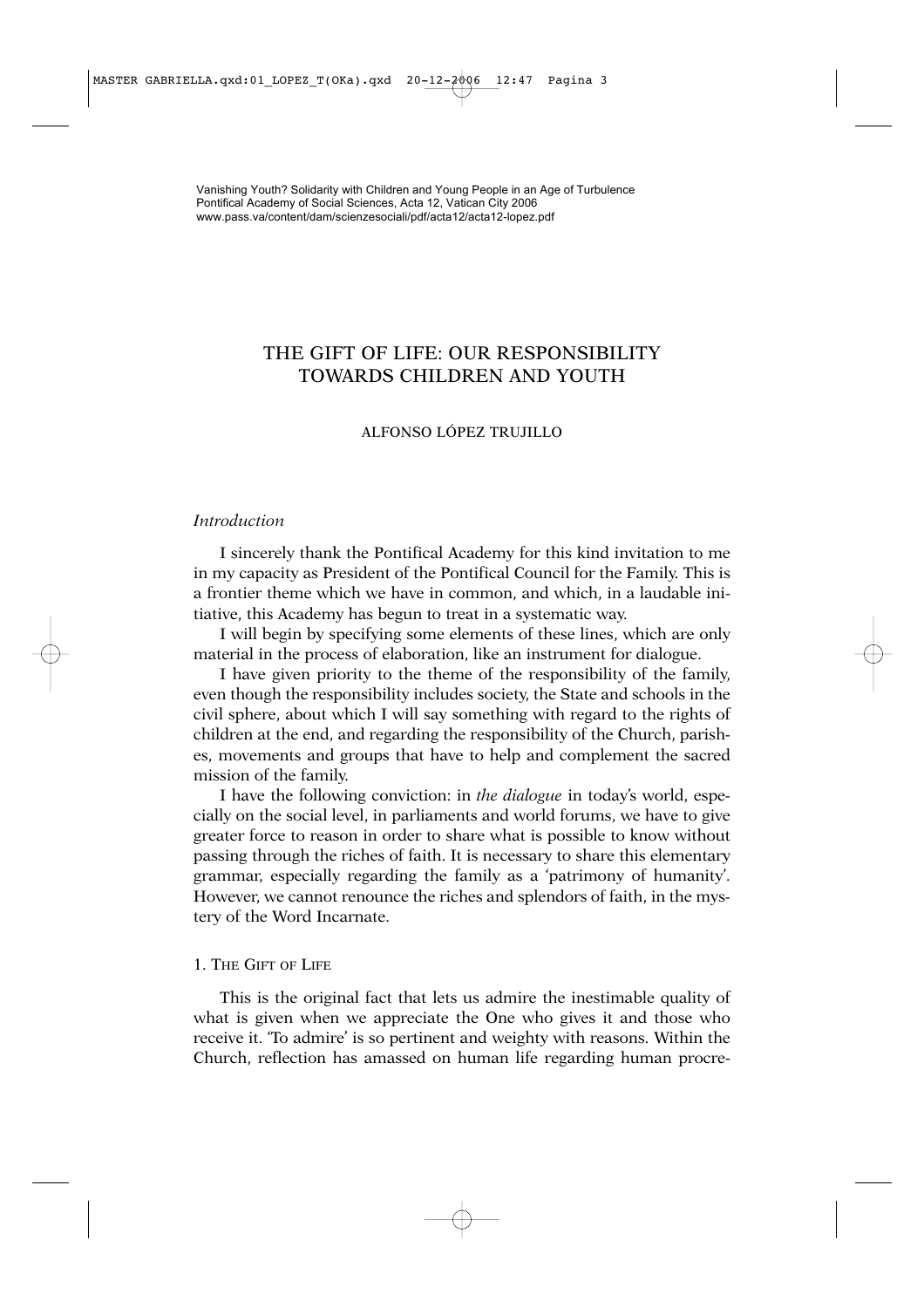ation as the fruit of *total self-giving*. In fact, in *Humanae Vitae*, the truth about man is invoked in which the totality of self-giving maintains the relationship of indissoluble union between the unitive and procreative meanings of conjugal love open to the mystery of life.<sup>1</sup> Between this Encyclical, which is truly prophetic if its anthropological outreach is taken into consideration, and the Encyclical *Evangelium Vitae*, which is like a hymn to life and a strong call to *proclaim* the wonderful 'good news', the 'Gospel of the Family' is a dramatic appeal with historical contours to safeguard and *defend* it. Some documents of mediation and preparation were the Instruction *Donum Vitae* concerning problems that called for special treatment regarding procreation, which together with some new bioethical questions, warrant illumination in continuity with this teaching, and the Letter to Families *Gratissimam Sane*, which might well have been an Encyclical given its rich, profound content. The Encyclical *Veritatis Splendor*, and more recently the Encyclical *Fides et Ratio* undoubtedly complete an integral view and provide the bases for a solid anthropology. How can we not point out that the *Catechism of the Catholic Church* of October 11, 1992, the thirtieth anniversary of the opening of the Council, is a fact of great importance for the truth that concerns us, a truth that flies on the wings of reason and faith? Today we have this rich inheritance that has given a great aid to Christian anthropology.

Human life is wonderful news that springs forth from God's loving hands, and which the pages of the Bible let us experience as a torrent of generosity in the formidable mystery of creation. As the *Catechism of the Catholic Church* says, God has no other reason to create than his love and goodness, 'not to increase his glory but to show it forth and to communicate it', as St. Bonaventure explains.2 St. Thomas' expression is beautiful: *Aperta manu clave amoris creaturae prodierunt* ('Creatures came into existence when the key of love opened his hand').<sup>3</sup>

It is possible to describe a similar irruption of God's generous love, *Deus est infundens bonitatem in rebus*, <sup>4</sup> from a horizon of understanding that enables us to have access to, and get immersed in the *secret* of man, in his *mystery*. If there is one thing that calls for the attention of many and is a

<sup>1</sup> Cfr. Encyclical *Humanae Vitae*, 13.

<sup>2</sup> *In II Sent.* I,2,2,1.

<sup>&</sup>lt;sup>3</sup> Sent. II, prol.

<sup>4</sup> St. Thomas Aquinas, *Summa Theologiae*, I. q. 20, a.1.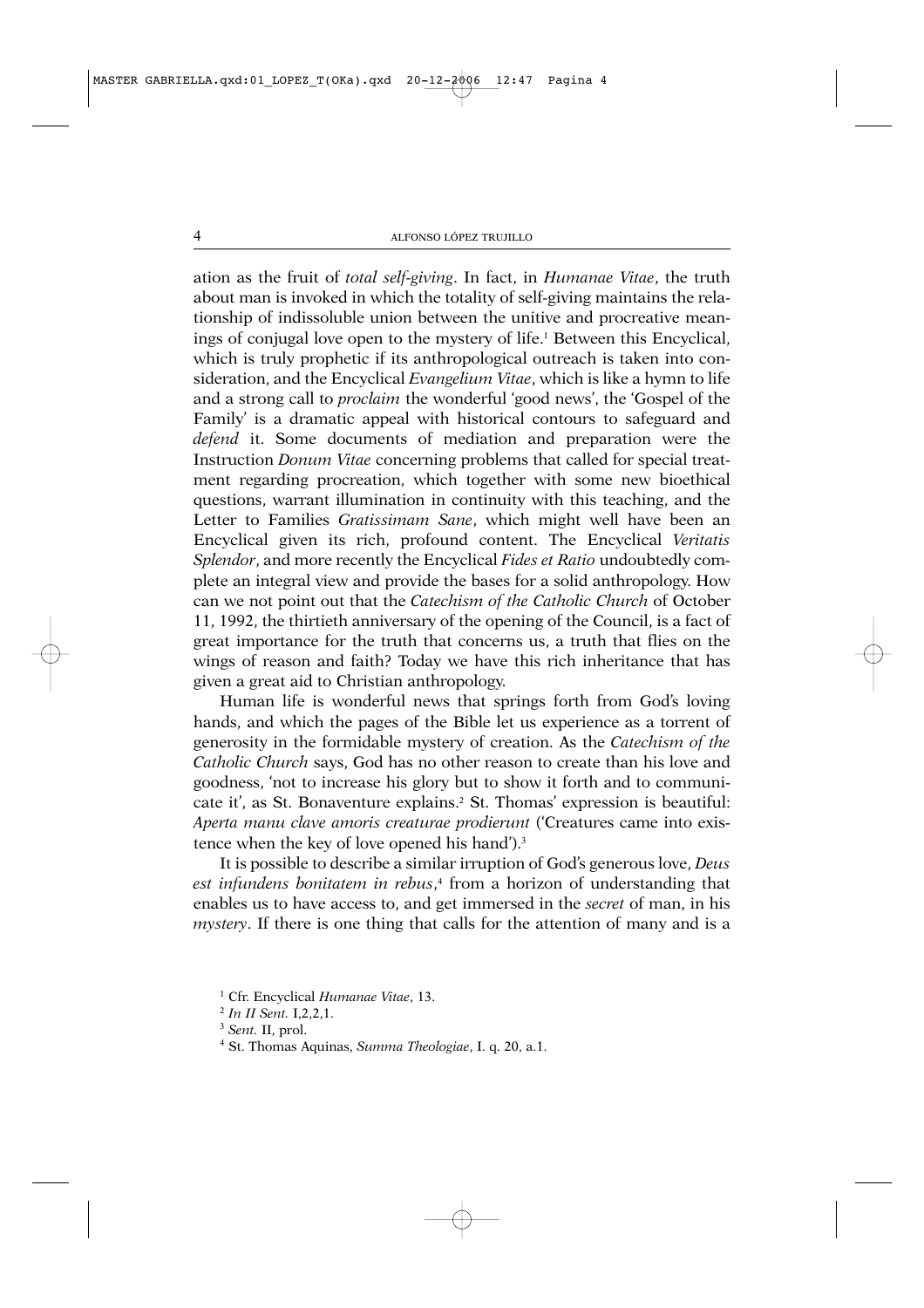radical conviction of our Dicastery, it is that today what is at stake, what is decisive is the *humanum*, to refer in a few words to an integral, coherent anthropology.

The density and consistency of this gift lead us to contemplate the convergence of the whole of creation *towards and in* man, created by God, the fruit of the dialogue initiated by Him and kept up until the fullness of time, in the mystery of the incarnate Word.5

Man is created not as 'something' but 'someone', as a 'you' that springs forth from God who is love. We are on the sacred terrain of the *humanum*, in an integral sense, led by the hand of the Second Vatican Council that enlightens us about the quality of the gift, created and redeemed in Christ, man in his dignity as a wounded and ransomed *image* that exists because he is personally loved by the One who breathed the spirit into him: 'The truth is that only in the mystery of the incarnate Word does the mystery of man take on light (...) by the revelation of the mystery of the Father and His love, fully reveals man to man himself and makes his supreme calling clear'.<sup>6</sup>

The foundation of the truth about man, his dignity, and his unique, unrepeatable calling is to be an 'image and likeness of God'. This demonstrates that man, the only earthly creature God loved for himself, 'cannot fully find himself except through a sincere gift of himself'.7 We are in the heart of the *humanum*. To stray from this truth is to take a short cut to inhumanity. This was the prophetic warning of Romano Guardini who said that man without truth denies his reality as a man and is dehumanized.

#### 2. RESPONSIBILITY

The personal capacity to respond to someone, to another, is a property of our freedom and the development of a person as a personality, and in our transcendent vocation, that Someone is God. Anyone who is more capable of responding, in a synthesis of knowing and wanting, as the action that pertains to a person, involves at the same time our relative autonomy, our finitude, our conditioned and wounded freedom, and our relational being. We respond to a Word that addresses us and turns our response into a voca-

<sup>5</sup> Cfr. *Gaudium et Spes*, 22.

<sup>6</sup> *Ibid.*

<sup>7</sup> *Ibid.*, 24.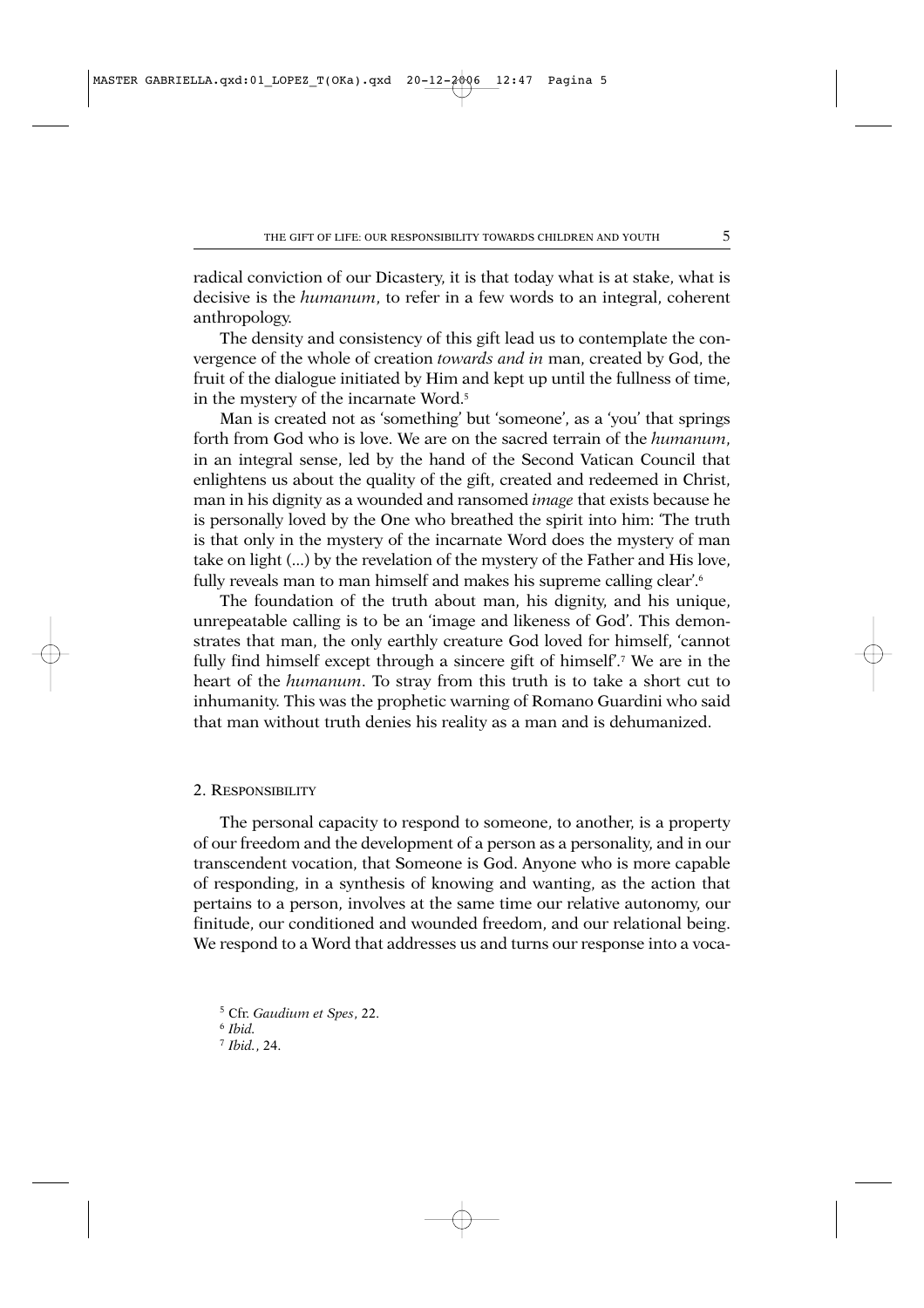tion because it has called us with the most unique, personal 'you' in the fundamental dialogue. It is the Word that calls and, in so doing, creates through its loving will. In this sense, the 'Fiat' of creation, crowned by the creation of man made from nothing, not from anything pre-existing, weaves our own mystery for which we are an 'end' of creation, which leads to the final end: the encounter with the Lord. This is a basic content of a biblical anthropology that makes what we can access through reason more profound and luminous.

In a conception of the person as open to relation and encounter, Martin Buber rightly states: 'What is meant by person is precisely someone that has been called and responds'.<sup>8</sup>

We might say that education is preparation to respond for our actions and choices in the adventure of our life.

# 3. THE FAMILY'S RESPONSIBILITY TOWARDS CHILDREN AND YOUTH

'Our responsibility' is at the same time shared, starting from the community par excellence, the family, with its original and specific tasks that cannot be completely delegated. The family is indeed the basis of society, the primordial pillar, where the gift of life, the gift of children, is received with a loving and particular tenderness: 'Marriage and conjugal love are by their nature ordained toward the begetting and educating of children. *Children are really the supreme gift of marriage* and contribute very substantially to the welfare of their parents'.9 The emphasis is meant to recall that Paul VI expressly wanted this statement. It was pointed out in No. 48 that 'The intimate partnership of married life and love has been established by the Creator and qualified by His laws, and is rooted in the conjugal covenant of irrevocable personal consent...', and, 'For the good of the spouses and their off-springs as well as of society, the existence of the sacred bond (*intuitu boni)* no longer depends on human decisions alone'. This has very great bearing on 'the continuation of the human race, on the personal development and eternal destiny of the individual members of a family, and on the dignity, stability, peace and prosperity of the family itself...By their very nature, the institution of matrimony itself and conjugal love are

<sup>8</sup> *Il principio dialogico e altri Saggi*, S. Paolo, Milan 1993, p. 261.

<sup>9</sup> *Gaudium et Spes*, 50.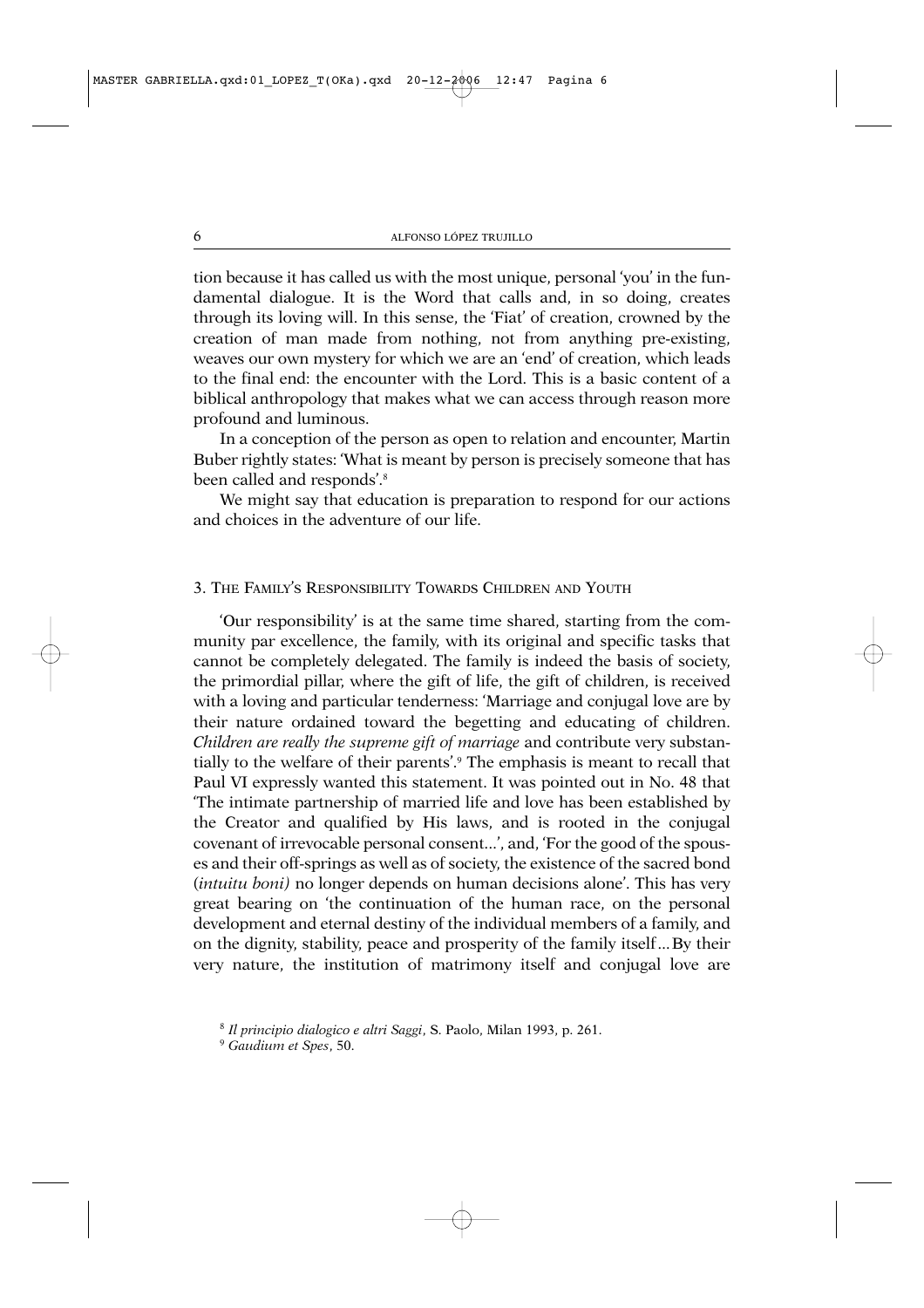ordained for the procreation and education of children, and find in them their ultimate crown'.

The family is the privileged place, like a cradle and sanctuary of life, where *integral procreation*, which is not reduced to conception and birth, is possible and represents its great responsibility.

There is a chain that must be put down as a premise: Children are a gift that comes from God, from the Trinitarian We, in order to manifest God's goodness and strength through the goods he grants to his creatures. They, in the mystery of creation with which parents are associated, come from the *we* constituted by reciprocal and total self-giving. It is a *communion* between the I and You that becomes a community in which the fruit of love originates and is treated as a *you* that gains awareness of its personal being, its eminent dignity, and its unique, unrepeatable reality by virtue of its vocation. The *Letter to Families* delved deeply into this aspect: 'When a man and woman in marriage mutually give and receive each other in the unity of "one flesh", the logic of the sincere gift of self becomes a part of their life. Without this, marriage would be empty; whereas a communion of persons, built on this logic, becomes a communion of parents. When they transmit *life to the child, a new human* "thou" *becomes a part of the horizon of the* "we" *of the spouses,* a person whom they will call by a new name: "our son...; our daughter..." (...) a human being, first expected for nine months and then "revealed" to parents, brothers and sisters. The process from conception and growth in the mother's womb to birth makes it possible to create a space within which the new creature can be revealed as a "gift" (...). *Its existence is already a gift, the first gift of the Creator to the creature* (...) the common good of the family is fulfilled through that same spousal love, as embodied in the newborn child'.10

A child, in a much more concrete way, is a common, unique and unrepeatable good for its family. '"This man" has, in every instance, *the right to fulfill himself on the basis of his human dignity.* It is precisely this dignity that establishes a person's place among others, and above all, in the family. The family is indeed – more than any other human reality – the place where an individual can exist "for himself" through the sincere gift of self. This is why it remains a social institution which neither can nor should be replaced: it is the "sanctuary of life".11

<sup>10</sup> *Gratissimam Sane*, 11.

<sup>11</sup> *Ibid.*, *Redemptor Hominis*, 14.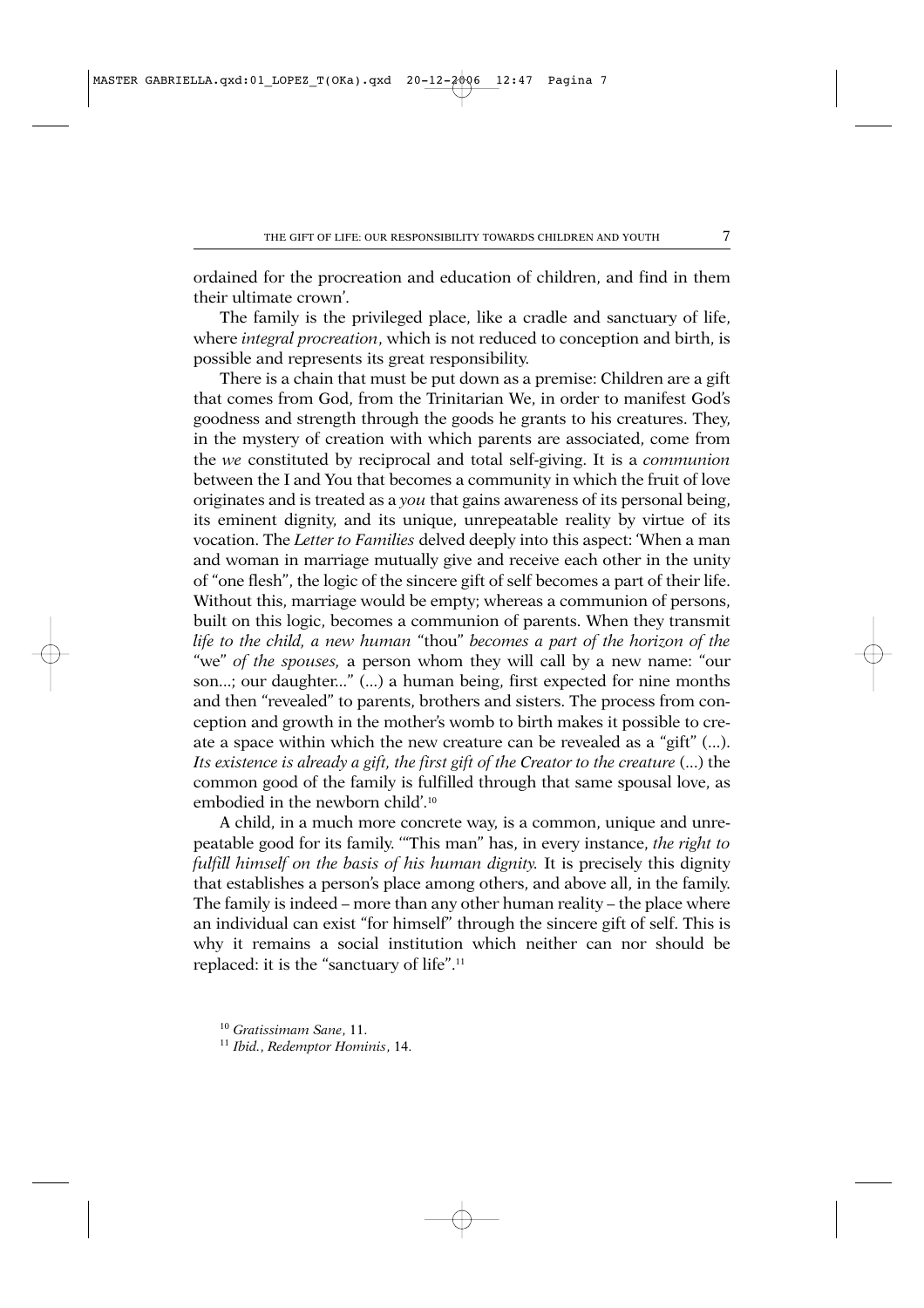Here a *new responsibility* arises with regard to the child, the *responsibility for that particular common good*, <sup>12</sup> a joint responsibility of the man and the woman, 'the responsibility for the new life which they have brought into existence'.13

When a mother conceives a human being, an education already begins in the maternal womb, like 'begetting' in a spiritual sense, for the man who must live in truth and love. 'The first months of the child's presence in the mother's womb bring about a particular bond which already possesses an educational significance of its own. The *mother,* even before giving birth, *does not only give shape to the child's body, but also, in an indirect way, to the child's whole personality'*. 14

We could say that a child sets up with its mother, and reciprocally, a dialogue, in an unarticulated language in which the presence of a new life is experienced and her loving protection and preparation for the birth of the one who will begin the adventure of life with a high degree of vulnerability and thus require all the care due to him. We are well aware that this is a stage which psychologists and educators are investigating with interest. The peace, love and tenderness of the home are experienced by the child, 'the "fruit" of its parents' love and mutual self-giving. Let us not forget that *fetus* means *fruit*. There is a *reciprocal influence* between mother and child in which the father takes part who must collaborate and offer his care and support.15

'In rearing children, the "we" *of the parents,* of husband and wife, develops into the "we" *of the family*',16 which is for a full humanity. This educational process will later reach a more mature stage of 'self-education' when the man begins to 'educate himself'. This is a task for the whole family through the 'grace of its state' and the specific 'charisma' of the family community.

We should not be afraid to speak about Christian education as a great responsibility. 'We have been completely instructed in God's own way of teaching by the eternal Word of the Father who, by becoming man, revealed to man the authentic and integral greatness of his humanity, that is, being a child of God'. '*Through Christ* all education, within the family and outside of it, *becomes part of God's own saving pedagogy,* which is addressed to indi-

 Cfr. *Ibid*. *Ibid.*, 12. *Ibid.*, 16. Cfr. *Ibid.* <sup>16</sup> *Ibid.*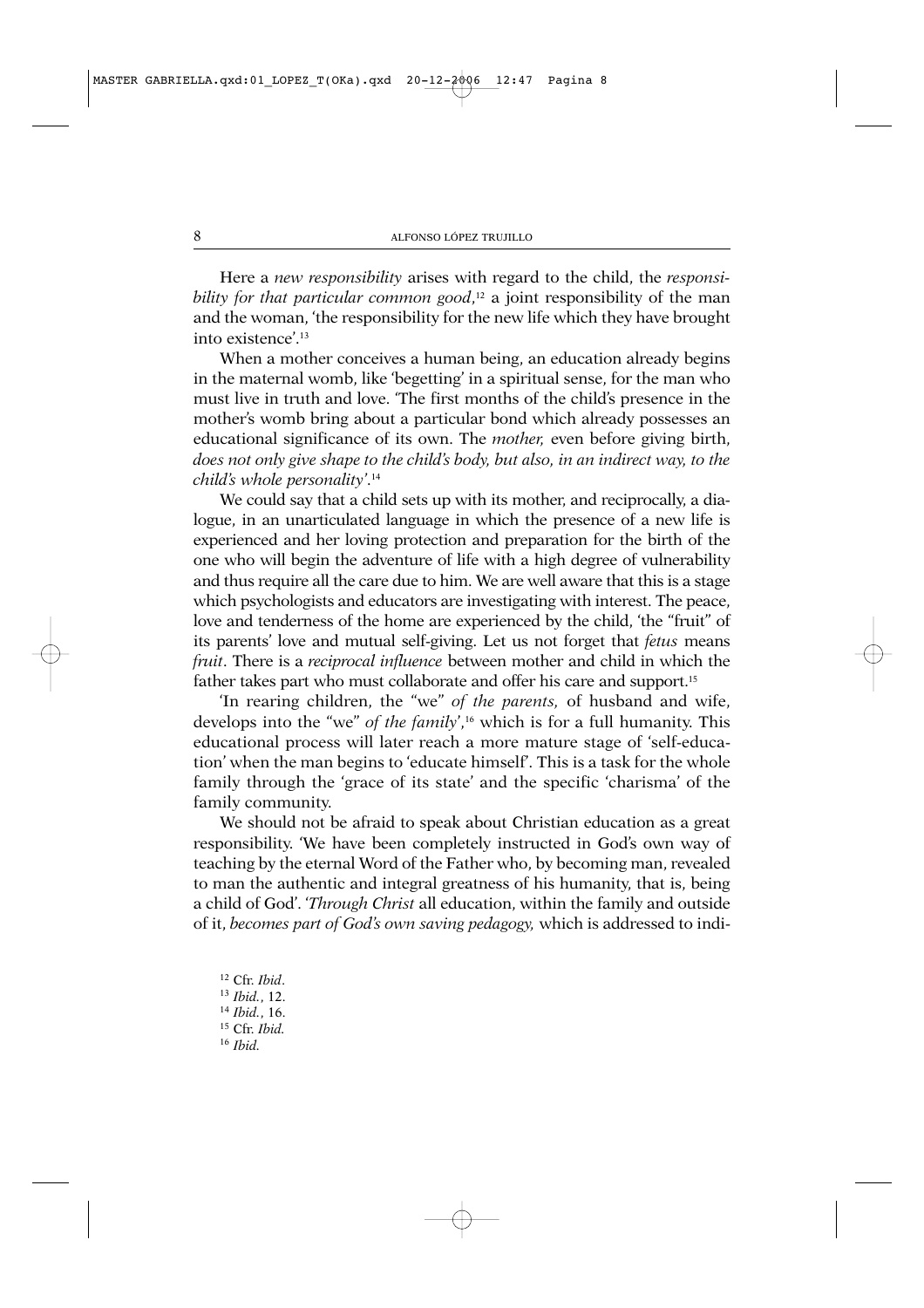viduals and families and culminates in the Paschal Mystery of the Lord's Death and Resurrection'.17 In this case, it should be said that every man is an 'image' of God that must grow according to the perfect 'image' of the Father, who is Christ, the 'image of the invisible God',<sup>18</sup> and through Baptism is regenerated as a 'child', which is the most complete form of being an 'image'.

These reflections have to pass through the concept of 'human ecology', as presented to us in the Encyclical *Centesimus Annus*. This is not only to point out the respect that man owes to creation, but also to not overlook the fact that the human person must be the object of this 'ecology' so that his life will not be hindered by the truth threatened by 'structures of sin' that can oppress a human being.19

Therefore, in a particularly rich text in this Encyclical, we read the following: 'The first and fundamental structure for "human ecology" is the family, in which man receives his first formative ideas about truth and goodness, and learns what it means to love and to be loved, and thus what it actually means to be a person. Here we mean the *family founded on marriage,* in which the mutual gift of self by husband and wife creates an environment in which children can be born and develop their potentialities, become aware of their dignity and prepare to face their unique and individual destiny'.20 The family, as the *sanctuary of life* is sacred: 'It is the place in which life – the gift of God – can be properly welcomed and protected against the many attacks to which it is exposed, and can develop in accordance with what constitutes authentic human growth. In the face of the socalled culture of death, the family is the heart of the culture of life'.<sup>21</sup>

The family and the education it imparts strengthen the defenses against the temptations to not respect the principle of subsidiarity and the relative sovereignty of the family, against the modern totalitarianism that negates the transcendent value of the dignity of the human person and throws the social order into ruin and the worst alienation: 'The root of modern totalitarianism is to be found in the denial of the transcendent dignity of the human person...the visible image of the invisible God...'.<sup>22</sup>

<sup>17</sup> *Ibid.* <sup>18</sup> *Col* 1:15. <sup>19</sup> Cfr. CA, 38. <sup>20</sup> CA, 39. <sup>21</sup> *Ibid.* <sup>22</sup> *Ibid.*, 44.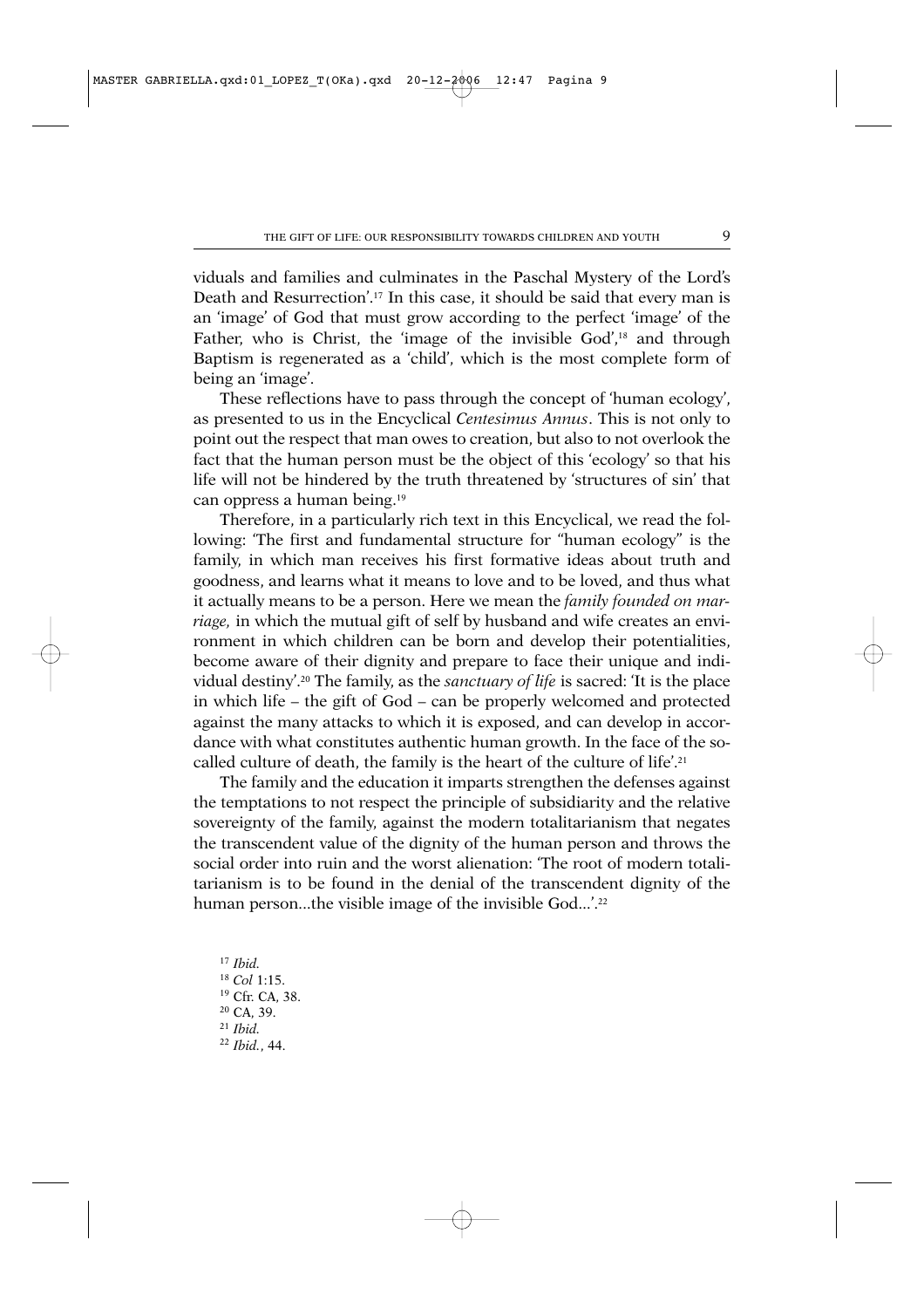Here it is good to reflect on a rich expression of Saint Thomas which strangely, to my knowledge, has not been used in the Papal Magisterium: *The family is like a spiritual uterus*. 23

#### 4. CHILDHOOD, ADOLESCENCE AND YOUTH

In the educational process, as a responsibility of the family, authority, love, example and doctrinal teaching must be taken into consideration. A will to educate must exist and the fear to guide must be put aside by overcoming the fears of invading the freedom of others, as many psychologists and educators warn today. In many cases, the family gives up or does not fulfill its responsibility or does not present itself in fact as the place where the fundamental human and Christian values are transmitted that ensure and give meaning to life. The fragility, emptiness and lack of a real, stable home represents high social costs for children. John Paul II referred to orphans 'with living parents'.<sup>24</sup> Children do not have real support and backing in the home, and studies are plentiful that indicate how the difficulty emerges from this for scholastic learning and performance, and for the manifestations of violence that make the institutions shudder.

It is well known that when the values and reasons for living, for giving a meaning to life are not offered by society, by the family, children, especially adolescents and youths, tend to seek them in false and artificial forms of compensation such as drugs. Liberation in these cases, both through ways close to Victor Frank's logotherapy or to a clear, defined evangelization to remake the personality, consists in the vocation as a personal response, affirmed in a re-structured world.

Quite a bit has been said about the Peter Pan Syndrome, which does not allow positive development because with the complicity of others, a child wants to remain as such. He is not capable of taking on responsibilities gradually according to his age, and sometimes settles into a kind of pseudo-protection.

<sup>23</sup> St. Thomas Aquinas, *Quodlibeta*, II q. 4 art. 2 co., and *Summa Theologiae* II-II q. 10, a. 12 co.: *postquam ex utero egreditur, antequam usum liberi arbitrii habeat, contentur sub arentum cura sicut sub quodam spirituali utero*.

<sup>24</sup> *Gratissimam Sane*, 14.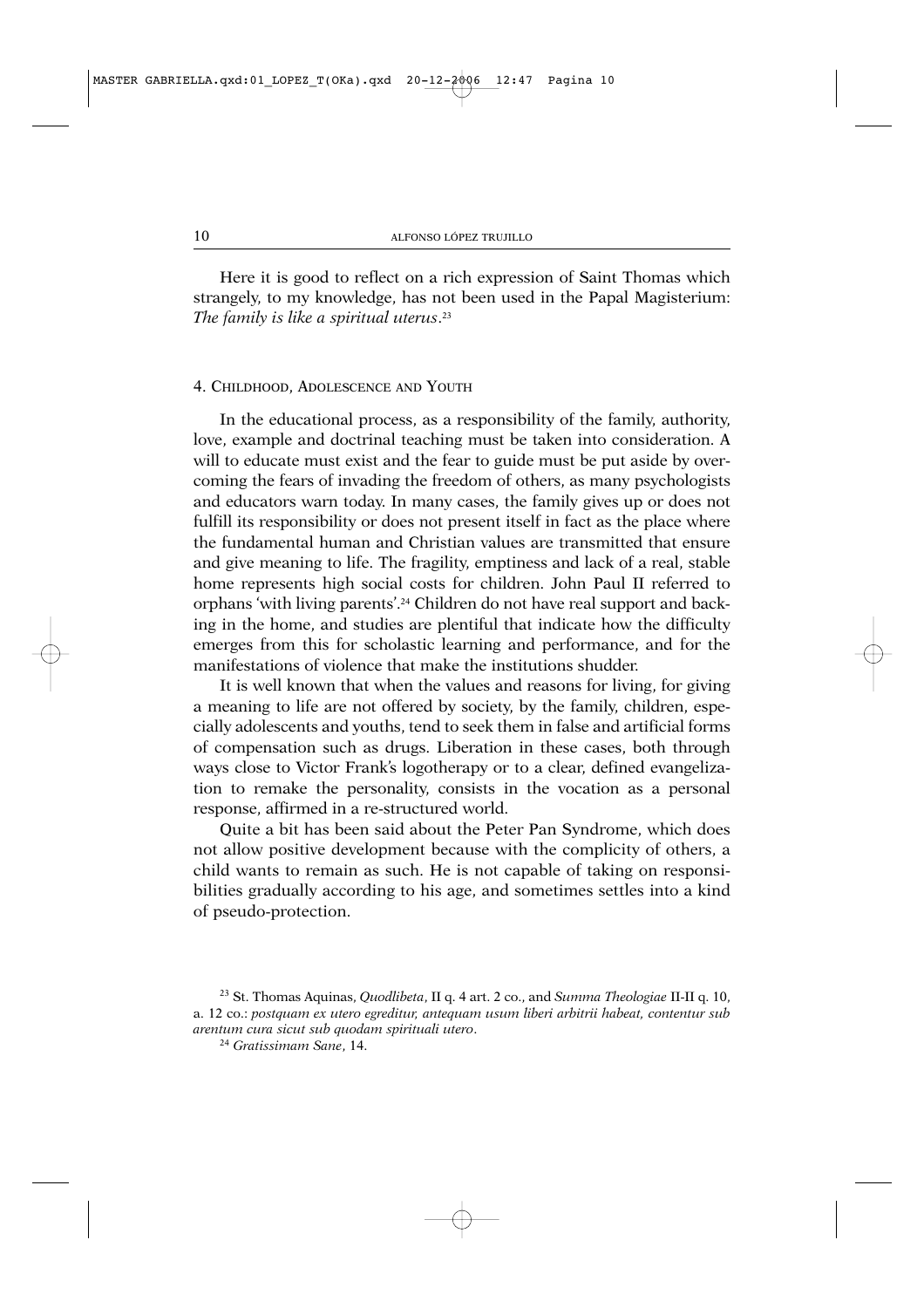Aristotle wrote, 'An animal is taught, for its ends, through the magisterium of nature, but we need our own exercise and the advice of others'.25

Today another syndrome is reason for concern: the syndrome of endless adolescence. This is the theme dealt with by Professor Tony Anatrella in one of his important books.26

Adolescence is a stage that runs the risk of becoming a *state in life* into which one settles. The word in vogue is 'to stay young'. Slogans invite us to look after our physical form, to be uncomplicated and spontaneous, free from any limits in the affective and sexual spheres. Getting old is a sickness. Adults behave like youths in order to stay like them. The process of identification is inverted: young people are not the ones that must identify with adults, but the opposite. To stay young is to leave the door open to all possible choices and lives.<sup>27</sup>

An adolescent tends to escape or take refuge in a group in which he runs the risk of being assimilated, thereby losing his ability to assert himself. While adolescents defend spontaneity and freedom, they are easily attracted and seduced by 'models', fashions and known behaviors. In the group he lives his selfishness, and the passage to an oblative sense does not take place, a limitation that is of little help for greater commitments, especially marriage, which is usually put off. While in an agrarian civilization there is practically no psychological space for youth because work is taken on early, or marriage, which requires assuming adult attitudes, today the space is growing where no defined responsibilities are taken on. Perhaps youth is not lived today as Marcuse thought in his *One-dimensional Man* where young people almost made up a *social class*, as in the 60s, but there are irruptions that are similar. A young person risks losing himself in the group, in the mass, which impedes his development.

One special aspect concerns language, with a kind of absence of the word, almost like aphasia. One does not seek to build a language, but rather to express an emotional state. This turns into a 'coded' language, with new terms used by the group, which substitutes a real conceptual language. Sound annuls words. In this way one falls victim to a kind of relational poverty. Another question refers to music, but the lack of time does not allow us to deal with this.28

<sup>25</sup> *De Anima*, II.

<sup>26</sup> T. Anatrella, *Interminable adolescence*, Paris, Ed. du Cerf, 1988.

<sup>27</sup> Cfr. *Ibid*., No. 174.

<sup>28</sup> Cfr. *Ibid.*, p. 185.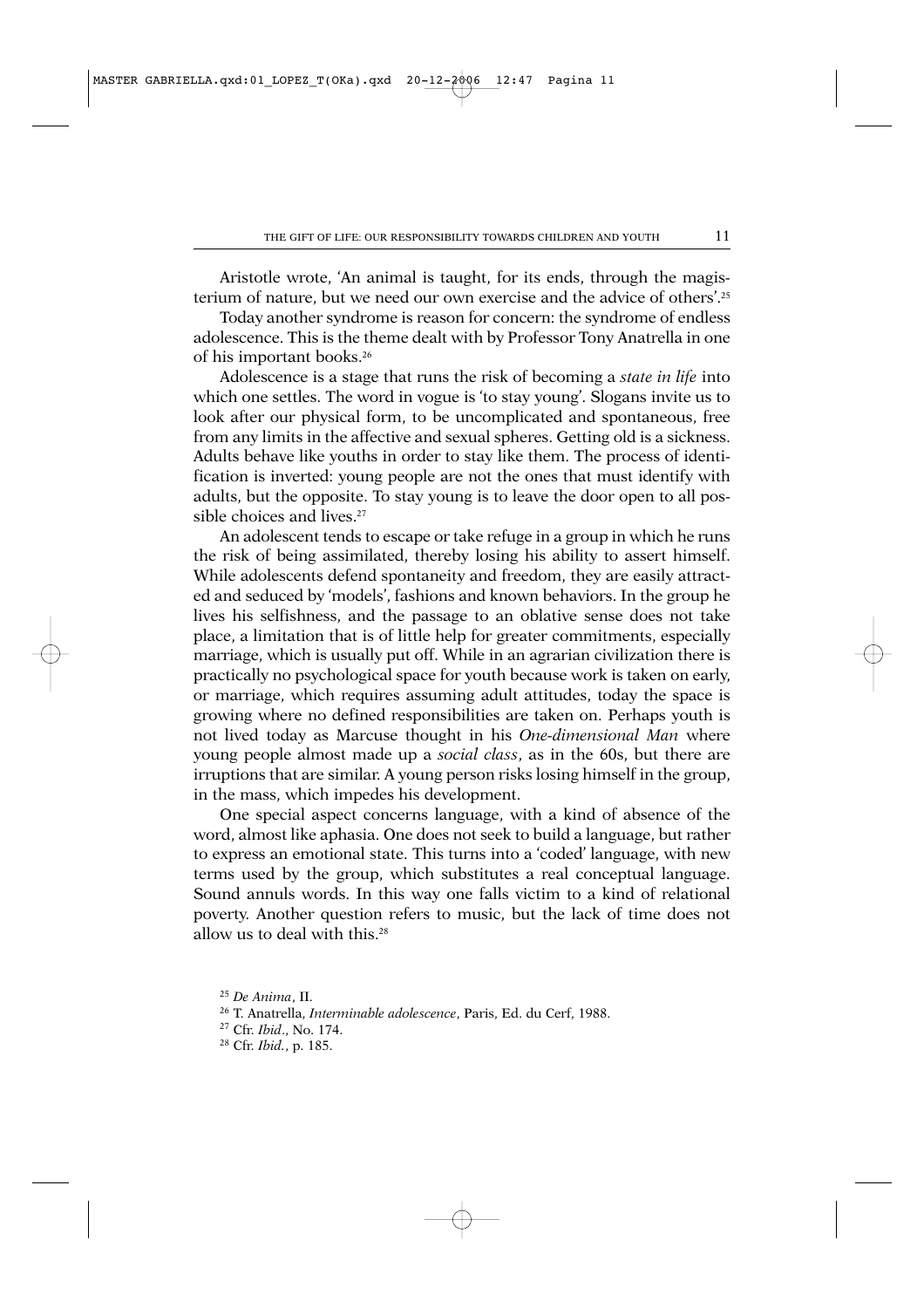The easy-going behaviors are well-known in relation to which there would allegedly be no principles, norms or laws. In this way a world is destroyed that ought to be built with solid values.

In a broader context, an *adolecentric society* is spoken about: adolescents identify with their way of life, their way of dressing, their kind of thinking and language. Professor Anatrella states, 'It is no longer the children and adolescents that identify with adults, but the opposite. Adults take adolescence as a model, a reference point'.29

Of course, one necessary ingredient for this phenomenon is a 'democratic kind of family', as presented by Anthony Giddens in his work, *The Third Way*. <sup>30</sup> He pointed to family breakdown, which opens the possibilities to 'all kinds' of families, with their corresponding apology, as occurs in other nations too. He mentioned that in the year 1994, in the United Kingdom, 32% of births took place outside of marriage, 35% in France, 47% in Denmark, and 50% in Sweden.31

#### 5. THE YOUNG, A PROBLEM, A BURDEN OR HOPE?

Four years ago, I took part in a meeting on children at the United Nations and represented the Holy See. My attention was drawn by the growing interest of most of the Delegations, with a few exceptions, in the relationship between childhood and the family. Many delegations were invited made up by 'children' who, according to the criteria of the United Nations, strangely included those up to 18 years of age. The children and adolescents carried very expressive placards and posters that made their protest and purpose evident. 'We are not the *source* of problems, but the *resource* to solve them'. They put themselves along the line of a 'gift', of what they *contribute* to society, the family and the future. They are a 'resource', the basic one, in terms of humanity. I was not able to completely identify the object of their protest and their interesting defense, but I thought that they believed society today considered them a threat. They reasserted themselves instead as a hopeful response.

Today's world, in some regions, without excluding many families, classifies children and youth, for different reasons, as a burden, a problem it is

<sup>31</sup> *Ibid.*, p. 89.

<sup>29</sup> *Ibid.*, p. 189.

<sup>30</sup> Anthony Giddens, *The Third Way*, Polity Press, 1998, pp. 89-99.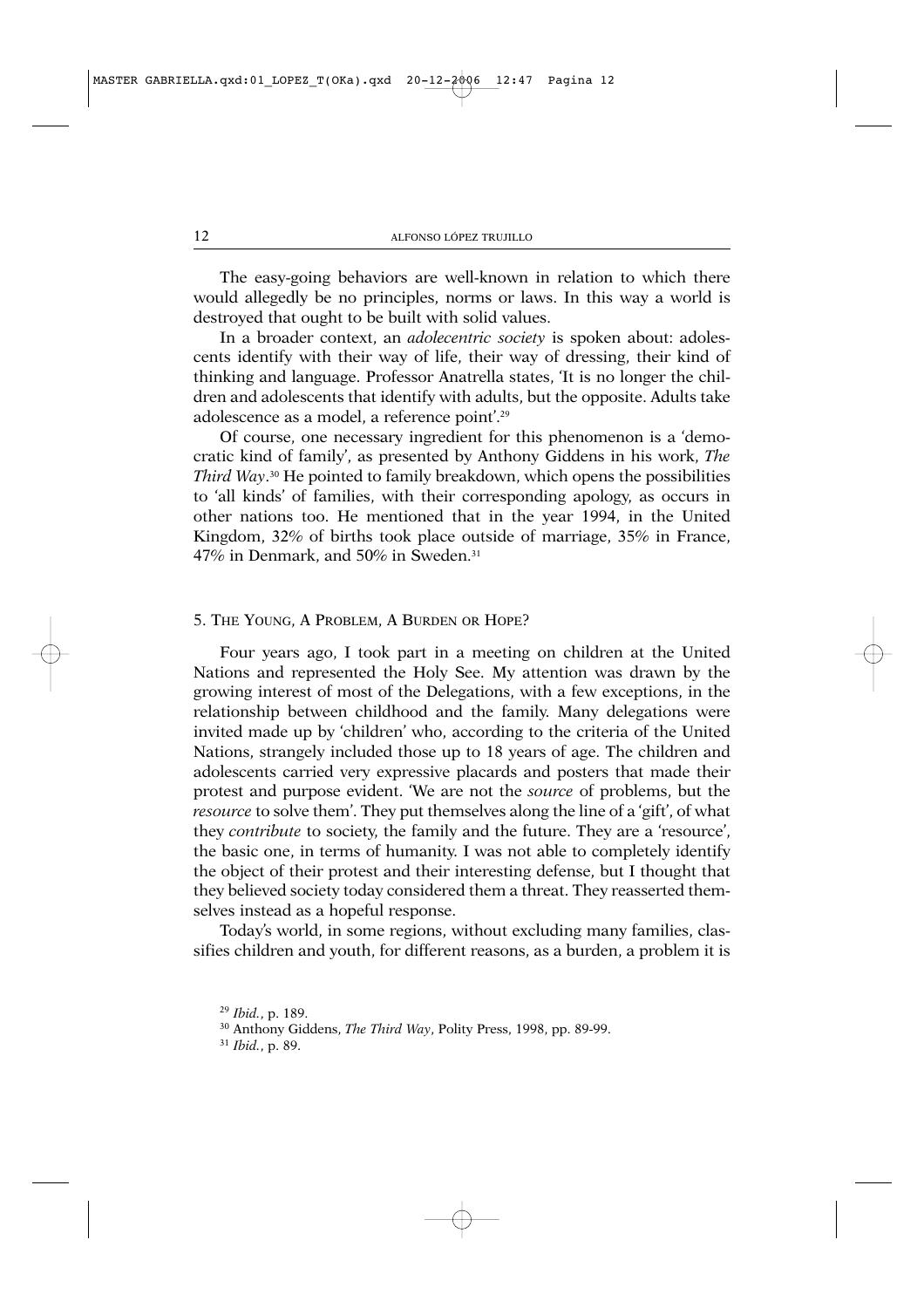not always willing to 'accept'. Rather than being gratification and a way of fulfillment, human completeness, and the success of a vocation as persons, children would limit or reduce their space for 'freedom' and enjoyment, in a sad distortion of values. This can have presuppositions and premises of a different nature. There are those of an *economic* kind, and this is one of the aspects of a demographic, neo-Malthusian catastrophism, against which the Church has waged a difficult battle that may subside with the collapse of the population myth. In very many cases, the reality is raised of misery, a kind of poverty that does not ensure food, education, housing and hygiene to children including, and perhaps especially, in rich countries. This is a real problem not only when employment is uncertain and unstable, but also when the father's and mother's salary is not enough to get by. We are well aware that some economic conditioning leads to a drastic limitation of children and the fear of new life. It is not only the drama of hedonism and the fear of self-giving and sacrifice.

In other cases, there can be conditioning of a psychological kind that tends to avoid any commitments, challenges and hardship.

For some aspects, children and youth can be a problem. Someone who loves children viscerally recognizes this, and so he is not under suspicion. He considers hatred towards children infernal. *L'enfant constitute une gêne* refers to economic questions that no socio-economic system can totally erase. This is corroborated by the illustrious historian despite the fact that new life is essential, especially where the 'demographic winter' has set in and the real situation is becoming pitiful, as he announced decades ago in his work, *La peste blanche*: 'We have never had such a need for children because we are transforming Europe and America into an enormous old age home where children's smiles have been banished'.<sup>32</sup>

Time has shown that the forecast for America is less drastic. Against this background, his protest assumes greater importance 'so that a child can live in a society that has liberalized' and defends killing innocent life as a right. 'Hatred towards the child has grown, which has motivated the demand to kill it *in utero*, that is, in the very heart of life, at the absolute beginning of childhood'.33 This is a moral protest: 'A civilization is judged in relation to children *in* and *ex utero*'.34

<sup>32</sup> Pierre Chaunu, *La mémoire de l'éternité*, Ed. Robert Laffont, Paris 1975, pp. 118 and 120.

<sup>33</sup> Pierre Chaunu, *op. cit.*, p. 119.

<sup>34</sup> *Ibid.*, p. 117.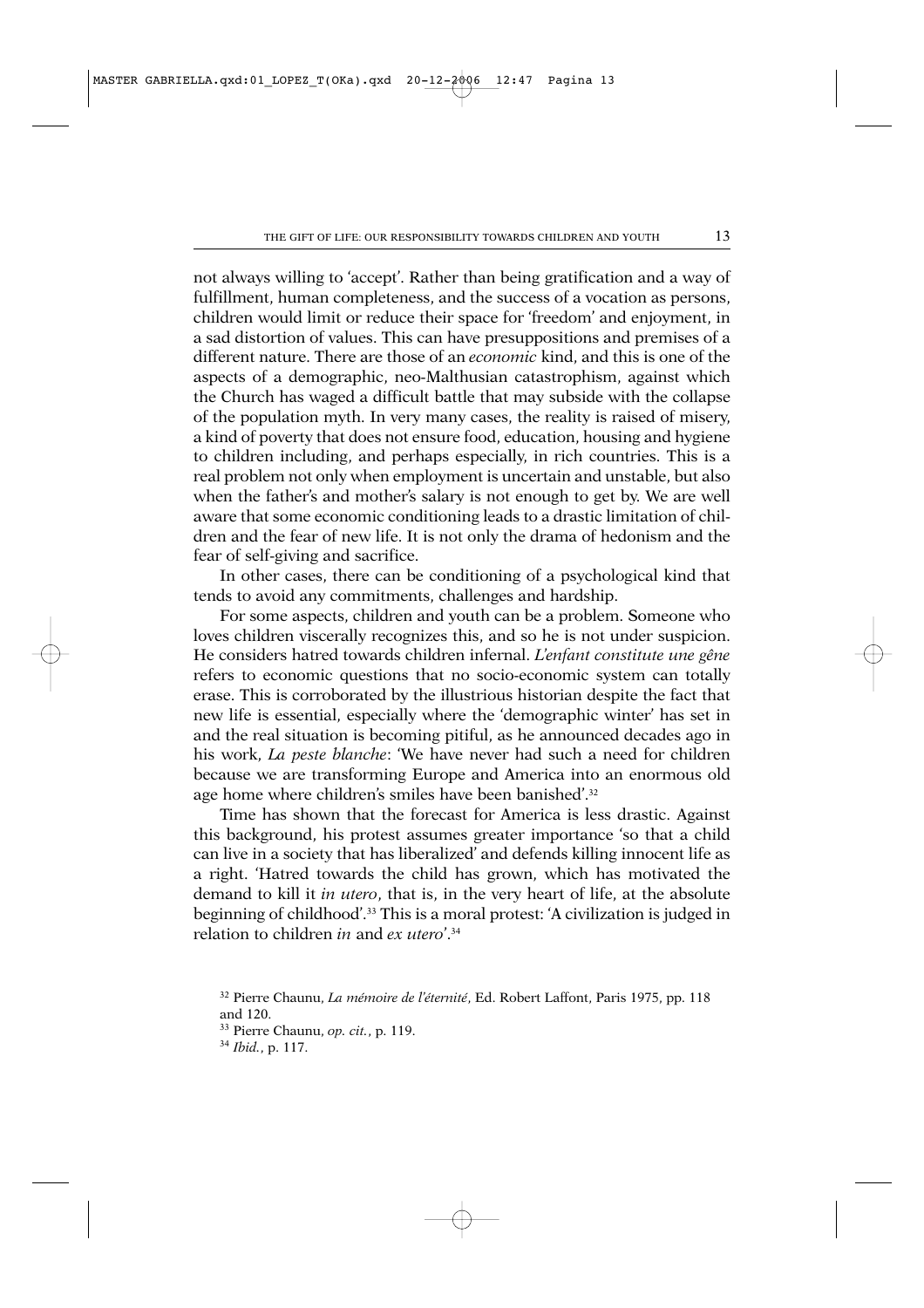The contrast is more striking with regard to the 'gift' of life: 'Childhood contains in potentiality almost all the 'happiness' that a human life can have (...). A society without children is the prophetic figure of hell'.35

It would not appear that society has redeemed the gift of children, and John Paul II does not hide the possible difficulties this creates: 'It is true that for the parents the birth of a child means more work, new financial burdens and further inconveniences, all of which can lead to the temptation not to want another birth...These are some of the disturbing questions which men and women today find hard to escape'.<sup>36</sup>

A lack of space in a world that seems to have less and less room is mentioned, $37$  and demographic reasons that were pointed out by Paul VI in the Encyclical *Humanae Vitae*, <sup>38</sup> which are in some way less general today, and in some places have been overcome. Spouses must trust in Divine Providence, cultivate a spirit of sacrifice, and glorify the Creator when they fulfill their function to procreate with 'generous, human and Christian responsibility'.39 Therefore, they are invited to accept courageously a greater number of children 'in order to educate them properly'.40 This is a question of integral human education which the family can offer, even in poverty.

Scholastic education (which is always desirable) may be lacking, but not the transmission of the faith and the incarnation of human and Christian values, which are essential in order to truly educate.

In the family, 'a child's presence should be felt' as a *gift* and a *responsibility*, a great 'gift' that is worth much more than the 'burdens' a child may bring. The fear of life thrusts man into the abysses of inhumanity. In the final analysis, for a family to want, welcome and educate a child is a permanent task of love that must be carried out with generous love, and love makes the burden lighter, as Saint Augustine noted.

6. SOME ASPECTS REGARDING SEXUALITY: FROM SELFISHNESS TO OBLATION

This is a responsibility shared by the family and youth to make possible and respect *true self-giving* in love, in order to dream of, and consolidate a *stable project* in marriage.

<sup>35</sup> *Ibid.*, p. 115. <sup>36</sup> Letter to Families *Gratissimam Sane*, 11. <sup>37</sup> *Ibid.* <sup>38</sup> Cfr. HV, 21, 22. <sup>39</sup> GS, 50. <sup>40</sup> *Ibid.*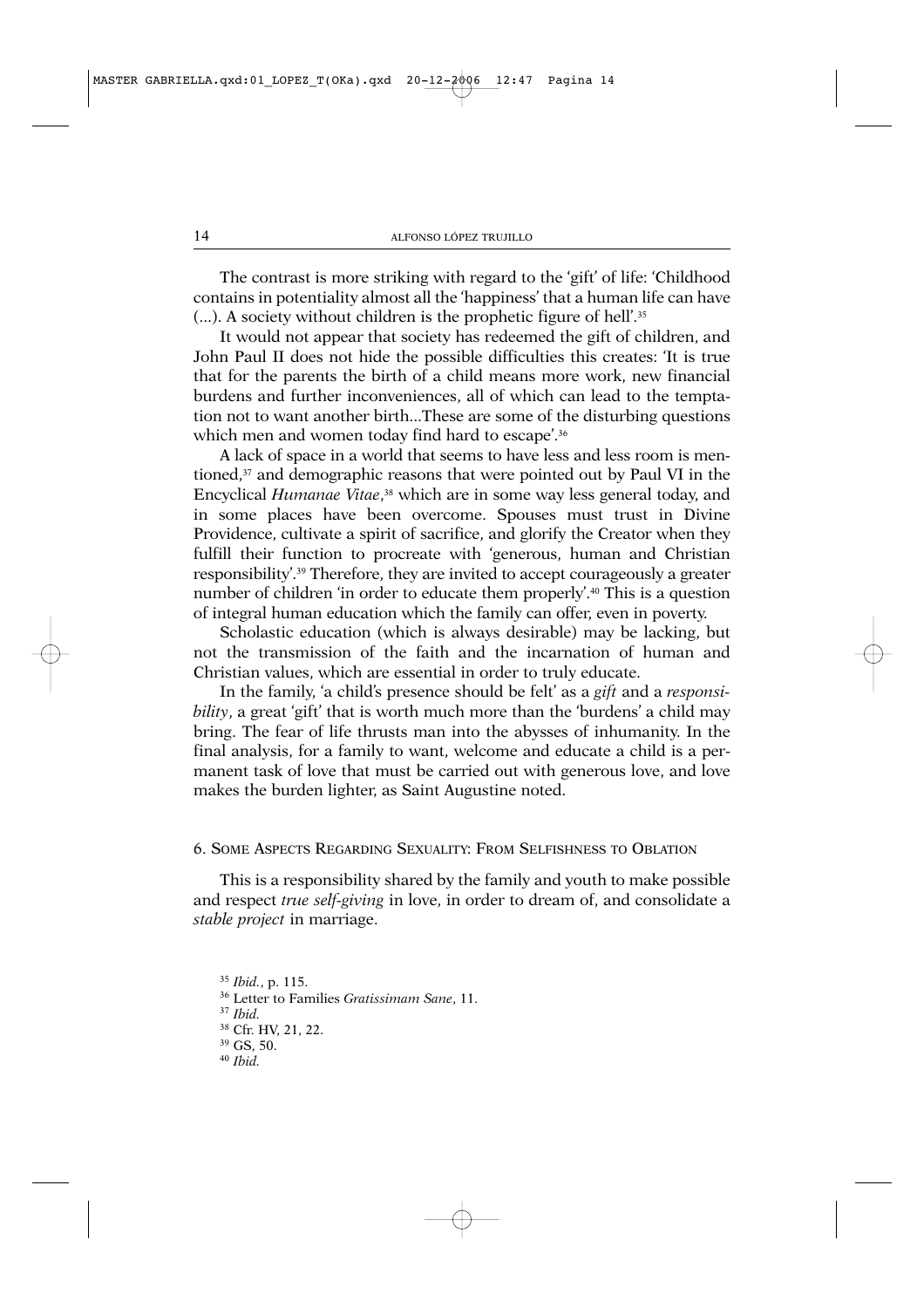Freud recognizes in a certain way the concept of a kind of sexuality that makes the transition from immaturity to adulthood, albeit without any ethical implications. It is obviously less than the description. Selfish 'love' is not given as an authentic gift, but submerged in pleasure, in the 'drive', which uses another person as an 'instrument', overlooking his/her dignity as a person, with whom no commitment is made with a real bond that expresses selfgiving. In this case, the *oblative aspect* does not come about. This implies a very different *quality*. This difference is considered with a nearsighted view or like someone contemplating caricatures. In this way, human sexuality and its meaning are erased in ambiguous strokes in which freedom is reduced, and preponderance is attributed to the 'animal' aspect, to what is not human and not subject to the regulation of reason. This falls victim to the assimilation of instinct which is human and not absorbed in excessive conditioning or determinism that makes decisions and choices something not free.

In today's world, there is a tendency to acquiesce and let certain 'customs' pass as unimportant and licit, behaviors that tend to become generalized.

Perhaps the distinction that Professor Campanini proposes is not new between sexuality linked to marriage, and another that is not related to it. Sex that is not tied to marriage would allegedly have no consequences or be part of a real responsibility, neither on the part of the family of origin that should give the essentials for a committed love based on what one sees in one's own parents, nor would it compromise the young person or make him responsible. He does not have to make an account to anyone or to society. This, on the other, in what is called the West, is not something that is required, different from other cultures and religions where the penalties and punishments are extremely rigorous.

Professor Xavier Lacroix offers a good synthesis of the situation in *Le corps de chair*. 41

Before marriage, an adolescent's activity would generally be the freest imaginable, according to R. Caillois. This also includes initiation ceremonies that introduce him into the social area.<sup>42</sup>

Roger Bastide introduces two kinds of sexuality: *social sexuality*, tied to marriage, which is strongly regulated, and *libidinous sexuality*, given over to pleasure and practiced like a game. This would be completely individual and have no symbolic value.43

<sup>41</sup> X. Lacroix, *Le corps de chair*, Paris, Cerf, 1992.

<sup>42</sup> Cfr. R. Caillois, *L'homme et le sacré*, Gallimard, Coll. 'idées', p. 135.

<sup>43</sup> R. Bastide, *Sociologie et psychanalyse*, PUF, 1972, pp. 261-267.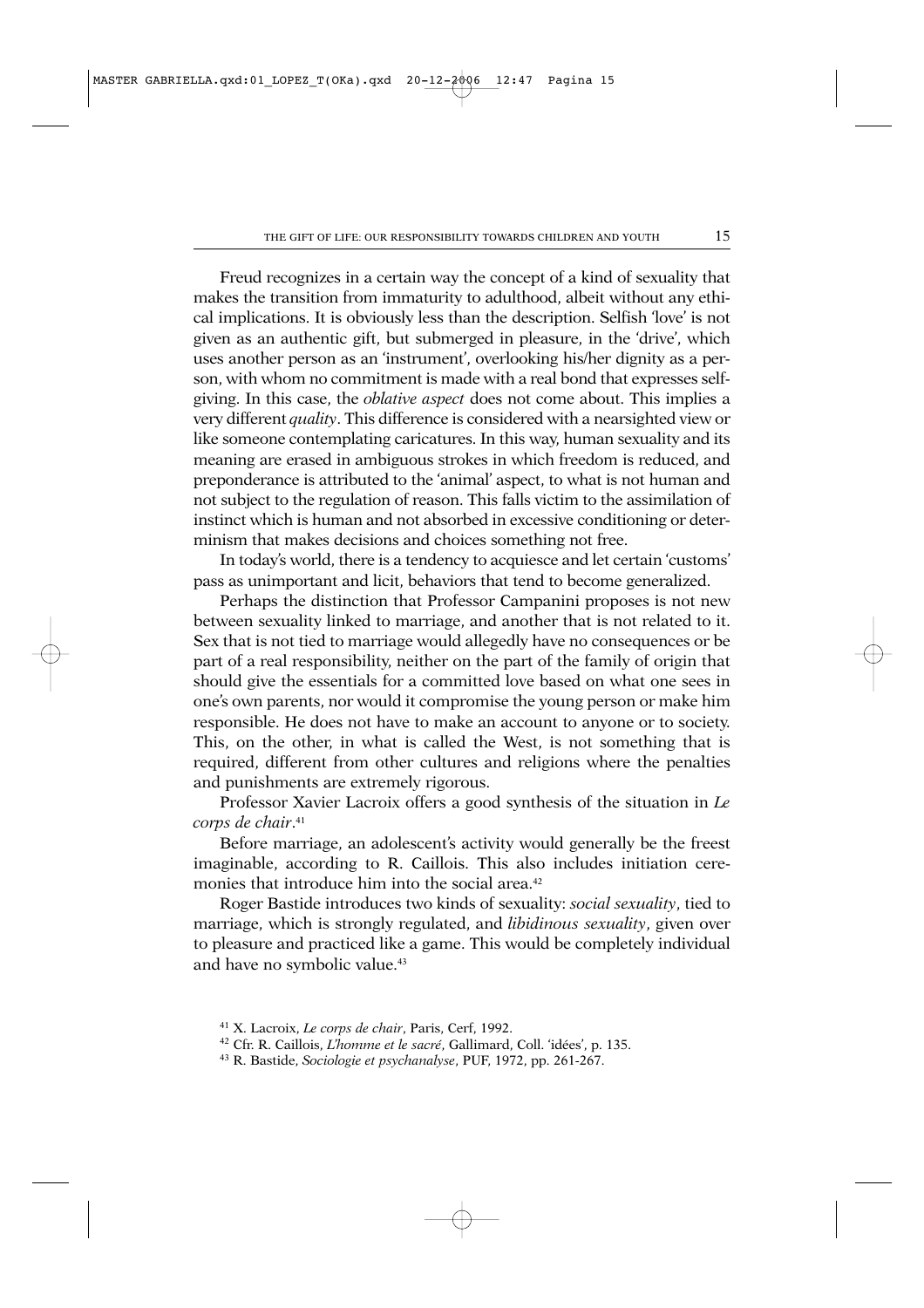The disassociation between *eros* and *gamos* has been a Western pagan temptation that is returning in view of the long period of time that passes between a young person's first sexual relations (according to one kind of research), and the much later age when marriage is contracted: e.g., in Italy, this is approximately 30 years of age, and this is also the trend in many countries. In other latitudes, puberty may occur earlier.

Over a great interval of time, sex education is more urgent because ten or fifteen years can pass, and without a sense of commitment and respect, debatable behaviors can set in that are not theoretical risks.

At present, there is a tendency to make a distinction in adolescent and youth behavior between *operational sexuality*, which is focused on the experience of discovering the body of another and one's own, like a rite of passage that breaks with childhood and the affirmation of virility,44 and *relational sexuality* that is affective, sentimental, and tender, like a novel,<sup>45</sup> and would not lack meaning. It may even include an encouraging position of seeking approval.

Fortunately, many psychologists point out the obvious disadvantages that must also be considered in a moral analysis, which show that the danger exists of blocking affective development in psychosexual maturity. As a matter of fact, by getting used to living sexuality on the simple level of pleasure, a young person becomes progressively incapable of living it, even much later, as a language and a commitment. The passage to oblation becomes very difficult.

The warning made by T. Anatrella, a recognized expert, is very pertinent: 'Experiences are not what is going to favor the association of affectivity with genitality (...). By getting used to living impulsive activities, one becomes incapable of integrating one's sexuality and affectivity in a loving project with fidelity and duration'.46

# 7. IN THE LIGHT OF THE ENCYCLICAL *DEUS CARITAS EST*

The union of love through marriage, in an integral conception of human sexuality, is stressed in the Encyclical *Deus Caritas Est* in the first

<sup>44</sup> D. Marcelli, *L'adolescence aux mille visages*, Paris, Ed. Univ., 1988.

<sup>45</sup> There would appear to be a new sympathy among young persons. 'They do not seek to exclude anything from their symbiosis, even though this is not accompanied by a project of continuity'. M. Legrain, *La vie du couple chez certaines jeunes*, Etudes, 354, 1, 1981, p. 63.

<sup>46</sup> T. Anatrella, *Interminable adolescence*, Paris, Ed. du Cerf, 1988.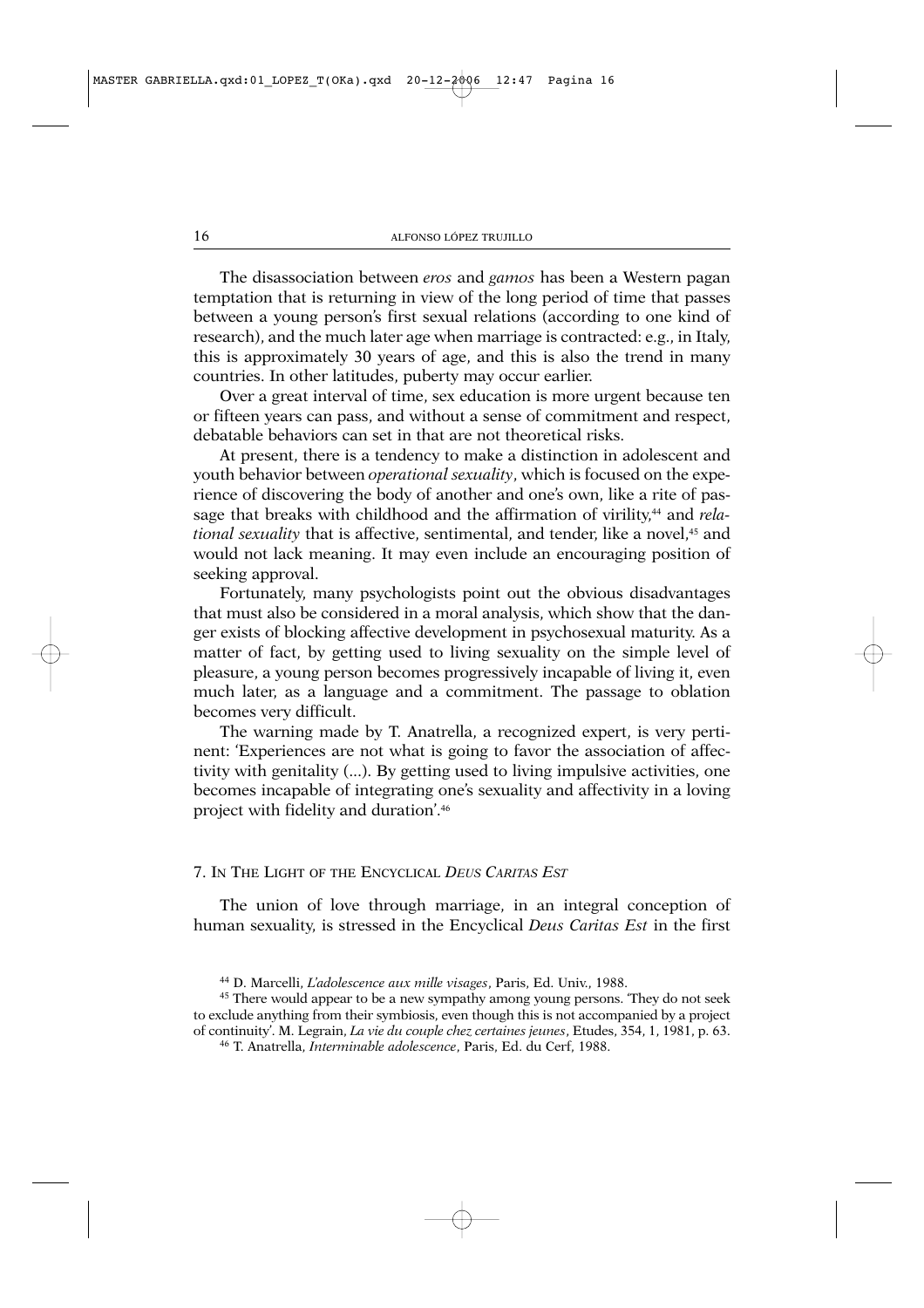part: '*Eros* is somehow rooted in man's very nature...*eros* directs man towards marriage, to a bond which is unique and definitive'.47 For this reason, it points out that 'man is somehow incomplete, driven by nature to seek in another the part that can make him whole, the idea that only in communion with the opposite sex can he become 'complete'.48 It refers to *Genesis* 2:24 in the well-known text that is always good to deepen regarding what it is to be 'only one flesh'. On the other hand, '*Eros*, reduced to pure "sex", has become a commodity, a mere "thing" to be bought and sold, or rather, man himself becomes a commodity'.49

It is essential to provide children with *values* on which they can assert themselves and build in order to give meaning to life and a meaning to themselves, and the family can and must communicate this. Even though it does not occur automatically in all cases, it is not necessary to refer to many arguments to confirm that where there is family instability, it is more difficult for children to find security and confidence to face life in a positive way.50

This urgent need to communicate certainties in order to face life and cultivate the virtues is more pressing in societies where a 'cultural revolution' is taking place, where natural law is demolished, and where an altar is raised to subjectivism and moral relativism. Everything is revised and subject to changes that are capricious and profoundly harmful to man who destroys himself in this way. Just as in the case of drug addiction where a subject experiences an 'existential depression' from which he seeks artificial refuge, so too society changes the rules of the game that are fundamental for leading a human life. Catastrophe soon follows when a radical inversion of values comes like a torment, or when conceptual confusion, which is the worst defeat, is taken on tranquilly like a non-problematic uncertainty raised to the magnitude of a system. Everything possible is done to show that values are insignificant, with irony, and 'paradoxically regression and transgression are presented *as virtue*'.51

John Paul II denounced something similar in society and in the preparation of iniquitous laws that make crime pass for a right. Today it is not rare to see that in order to destroy the rules more easily, they are scorned because they are inconvenient for a problematic way of life. 'By interrupt-

<sup>47</sup> Encyclical *Deus Caritas Est*, 11.

<sup>48</sup> *Ibid.*

<sup>49</sup> *Ibid.,* 5.

<sup>50</sup> Cfr. T. Anatrella, *La liberté détruite*, Flammarion, 2001, p. 146.

<sup>51</sup> Cfr. T. Anatrella, *op. cit.*, p. 147.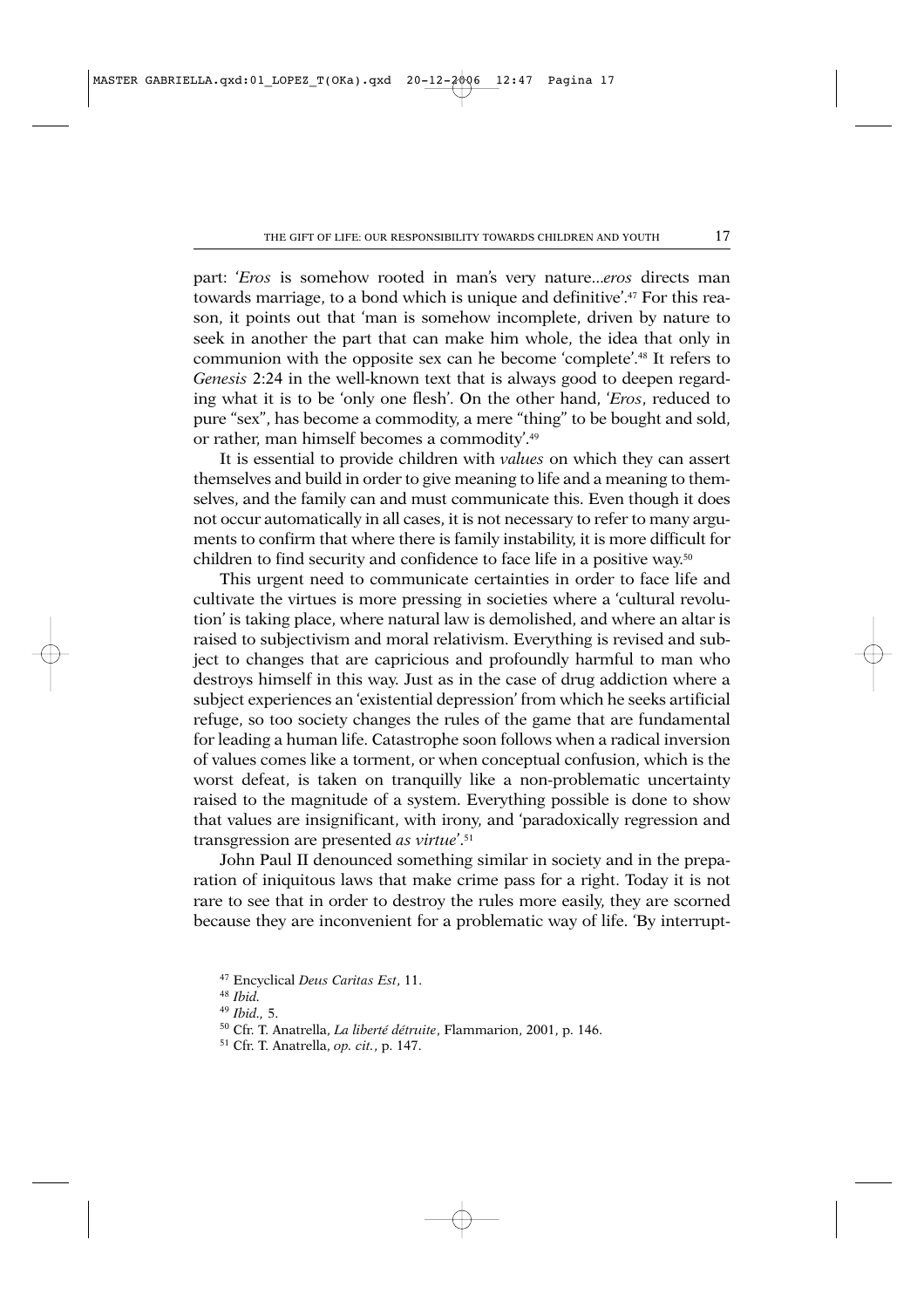ing the transmission of moral values an individual deprives himself of a source of being'.<sup>52</sup>

# 8. THE RESPONSIBILITY AND RIGHTS OF CHILDREN

Historically, the Christian faith has been the greatest defense of what a child is and represents. It has never accepted that a child would be conceived of as a 'thing', or that its dignity would be denied. The inhuman behavior that was practiced in Greece, Spain or Rome, which left up to the will of adults the decision as to whether or not a newborn child would live, went against the requirements of faith. Our faith has gradually humanized the defense and recognition of children's rights the declaration of which has been recent, in the 1989 United Nations Convention.

Therefore, a child's right to life, which must be recognized before birth, from its conception, is not something – as Benedict XVI said – that is negotiable, and the reinterpretations or biased interpretations have never been accepted that were introduced into the United Nations *Universal Declaration of Human Rights* of 1948 in relation to article 3, and into the *Convention on the Rights of the Child* mentioned earlier. The position has been coherent with the respect indicated in the *Letter to Diognetus* to not waste the unborn child.<sup>53</sup> All forms of abuse of children, following the teaching of John Paul II, have been the constant concern of our Dicastery. All forms of slavery, child labor, their trade and exploitation, which are unfortunately still present, have warranted a firm denouncement on our part. This attitude has been known from the time the Church introduced the cradle in order to ensure respect for the child, down to recognition of the child's higher interest, which must be present for its adoption, and to avoid anything inhuman and less acceptable to a child's integral good in relation to same-sex de facto unions, because this does not support a child's up-bringing and offers a 'false model' that is just a caricature of the family. One cannot fail to be astonished that this has been accepted in well known laws in Holland, Spain, Belgium and the United Kingdom, with the danger of exporting such legislation to other countries as if it were a conquest of modernity.

<sup>52</sup> *Ibid.*, p. 163.

<sup>53</sup> Cfr. *Letter to Diognetus*, Chapter 5; Funk 1, 318.